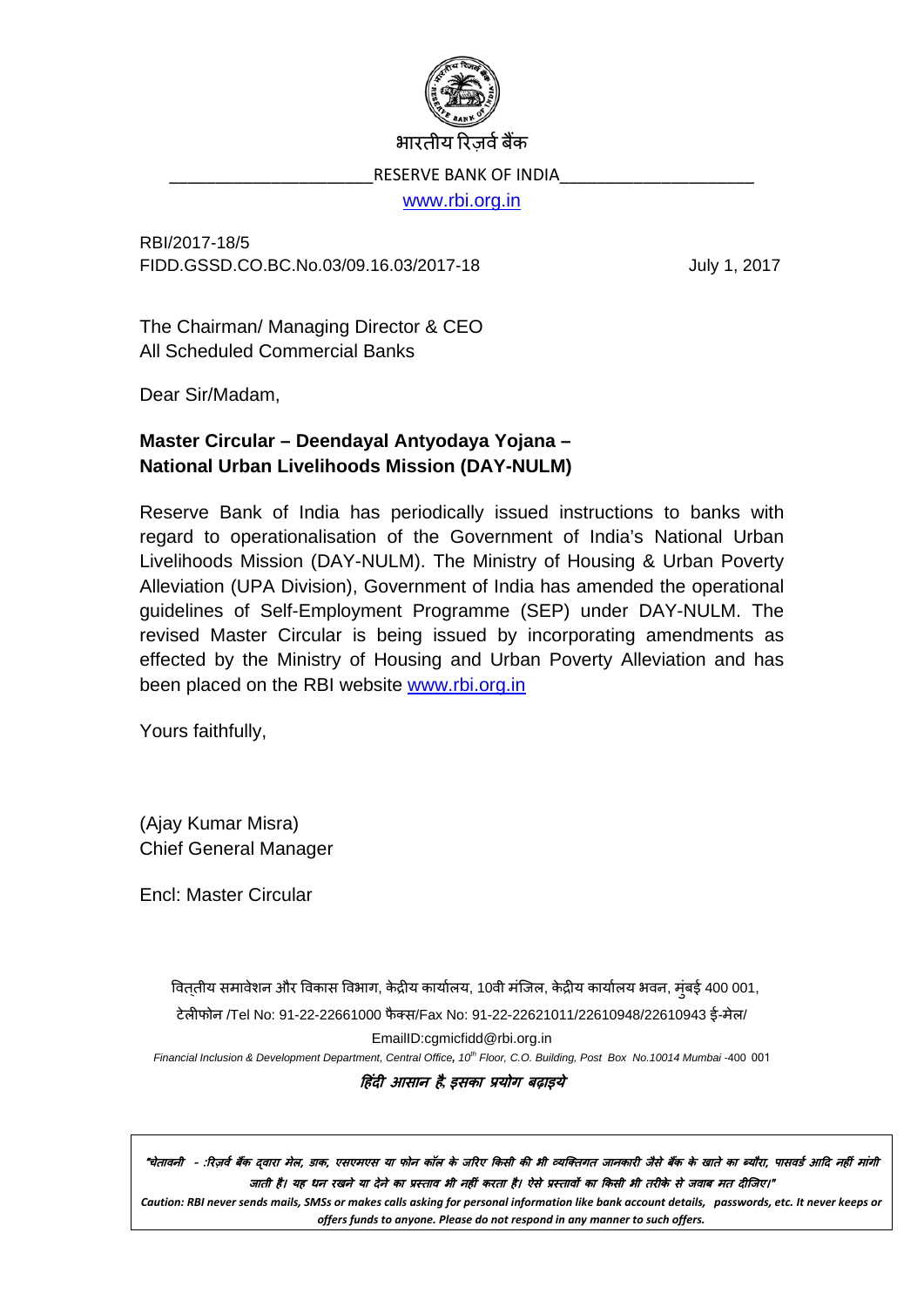## **Master Circular: Deendayal Antyodaya Yojana- National Urban Livelihoods Mission (DAY-NULM)**

## **Background**

The Government of India, Ministry of Housing and Urban Poverty Alleviation (MoHUPA), restructured the existing Swarna Jayanti Shahari Rozgar Yojana (SJSRY) and launched the National Urban Livelihoods Mission (NULM) in 2013. NULM has been under implementation w.e.f. September 24, 2013 in all district headquarters (irrespective of population) and all the cities with population of 1 lakh or more.

The Self Employment Program (SEP) of NULM focuses on providing financial assistance through provision of interest subsidy on loans to support establishment of Individual & Group Enterprises and Self-Help Groups (SHGs) of urban poor. The erstwhile provision of capital subsidy for USEP (Urban Self Employment Program) and UWSP (Urban Women Self-Help Program) under SJSRY has been replaced by interest subsidy for loans to Individual enterprise (SEP-I), Group enterprise (SEP-G) and Self Help Groups (SEP-SHGs). With a view to improving the livelihood opportunities for the poor in urban areas, Ministry of Housing and Urban Poverty Alleviation (UPA Division), Government of India vide their Office Memorandum No.K-14011/2/2012-UPA/FTS-5196 dated February 19, 2016 has decided to enhance the scope of National Urban Livelihoods Mission. The Mission with enhanced scope was renamed as **"Deendayal Antyodaya Yojana -National Urban Livelihoods Mission (DAY-NULM)".**

The operational guidelines of the Self Employment Program (SEP) component of DAY-NULM are as under:

## **1. Introduction:**

1.1 The SEP provides financial assistance to individuals/groups including street venders/hawkers of urban poor for setting up gainful self-employment ventures/ micro-enterprises, suited to their skills, training, aptitude and local conditions. The programme also supports Self Help Groups (SHGs) of urban poor to access easy credit from bank and avail interest subsidy on SHG loans. The SEP will also focus on technology, marketing and other support services to the above beneficiaries engaged in micro enterprises for their livelihoods and will also facilitate issuance of credit cards for working capital requirement of the entrepreneurs.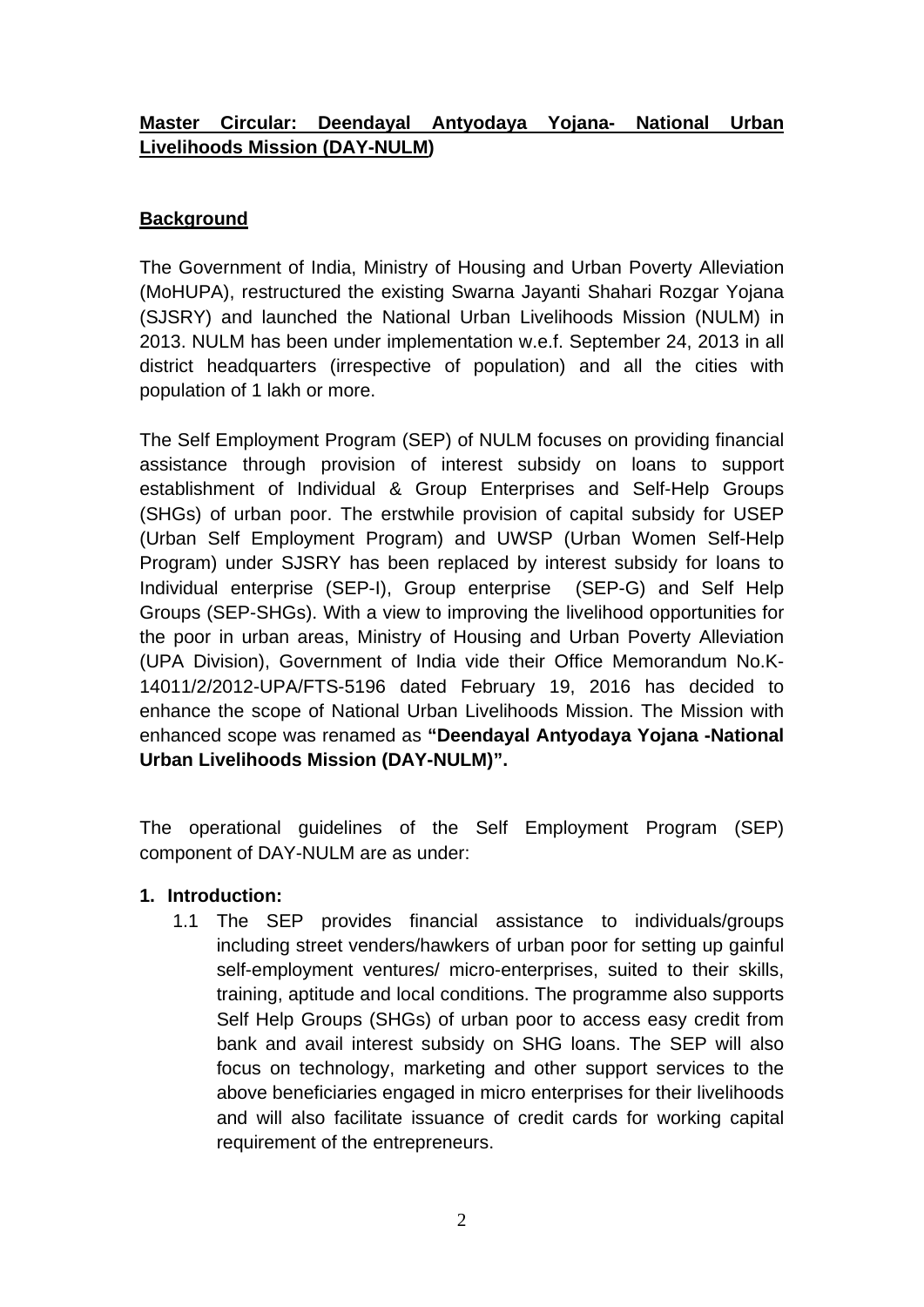- 1.2 The underemployed and unemployed urban poor will be encouraged to set up small enterprises relating to manufacturing, service and small business for which there is considerable local demand. Local skills and local crafts should be particularly encouraged. Each Urban Local Body (ULB) should develop a compendium of such activities/projects keeping in view skills available, marketability of products, costs, economic viability etc.
- 1.3 The percentage of women beneficiaries under SEP shall not be less than 30 percent. SCs and STs must be benefited at least to the extent of the proportion of their strength in the city/town population of poor. A special provision of 3 percent reservation should be made for the differently-abled under this program. In view of the Prime Minister's 15-Point Program for the Welfare of Minorities, at least 15 percent of the physical and financial targets under this component shall be earmarked for the minority communities.

#### **2. Selection of Beneficiary & Procedure for Sponsoring Applications:**

The Community Organizers (COs) and professionals from Urban Local Body (ULB) will identify the prospective beneficiaries from among the urban poor. The community structures formed under Social Mobilization & Institutional Development (SM&ID) component of DAY- NULM viz. Self Help Groups (SHGs) and Area Level Federations (ALFs) may also refer prospective individual and group entrepreneurs for purpose of financial assistance under SEP to ULB. The beneficiaries may directly approach ULB or its representatives for assistance. Banks may also identify prospective beneficiaries at their end and forward such cases directly to ULB. The Banks may also use their empaneled Business Correspondents (BCs) and Business Facilitators (BFs) to increase the outreach. Due diligence will be undertaken as per the Banks' policy, in this regard.

- 2.1 The application for individual and group enterprise loans will be sponsored by the Urban Local Body (ULB) which will be the sponsoring agency for the individual and group enterprise.
- 2.2 The ULB will create awareness regarding SEP to the prospective beneficiaries through mass media campaigns, Information Education and Communication (IEC) activities, advertisements in local newspapers, City Livelihoods Centres (CLCs) etc. The ULB may also disseminate information regarding this component through active involvement of Resource Organizations and its field staff.
- 2.3 The beneficiaries desirous of seeking financial assistance for setting up an enterprise can submit an application of intent to the concerned ULB officials on a plain paper with basic details viz: Name, Age, Contact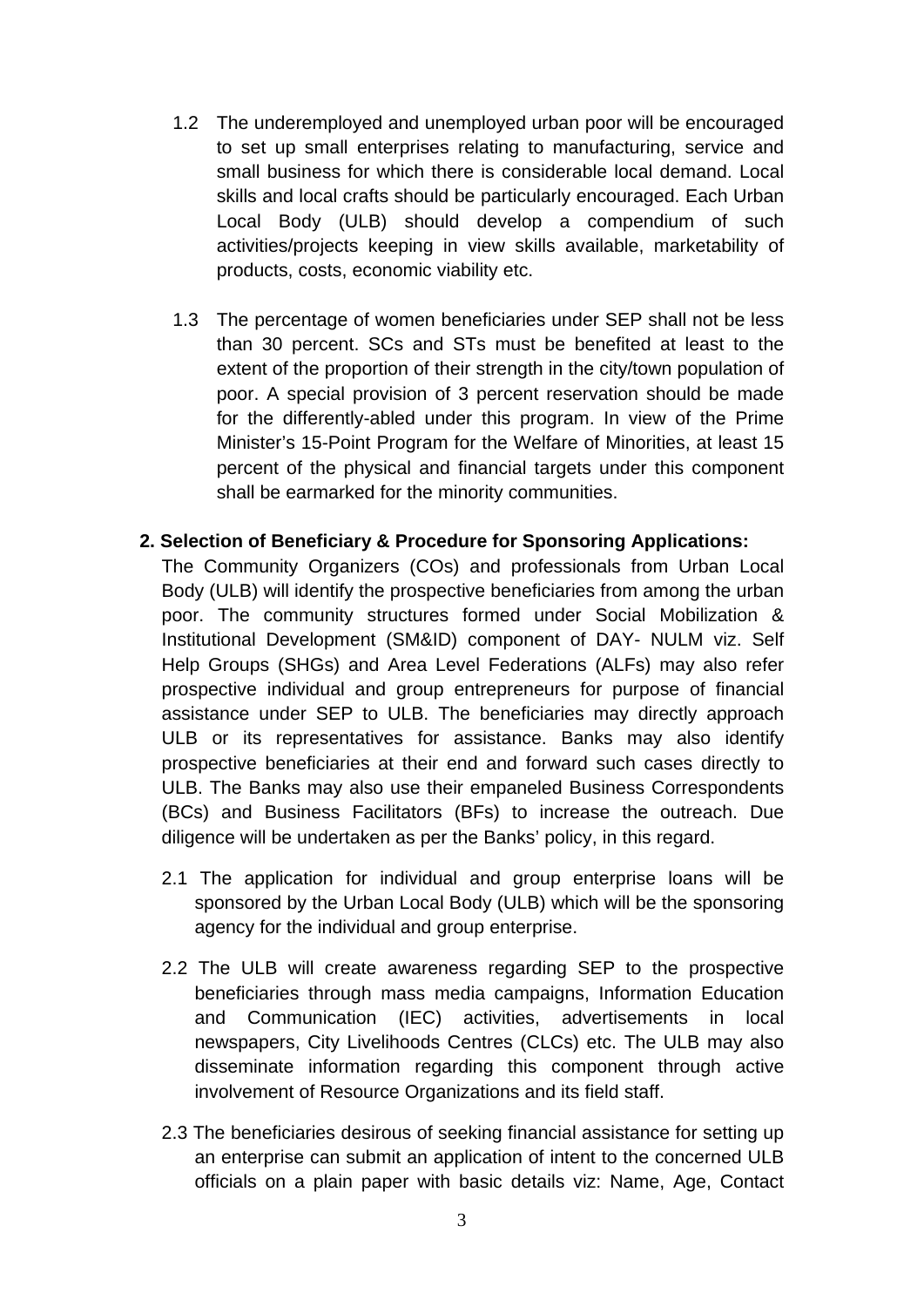details, Address, Aadhaar details (if any), amount of loan required, bank account number (if available), type of enterprise/ activity, category etc. The intent could also be sent by mail /post to the ULB office. The ULB shall accept such intents throughout the year.

- 2.4 The community structures formed under Social Mobilization & Institutional Development (SM&ID) component of DAY-NULM viz: Self Help Groups (SHGs)/ Area Level Federations (ALFs) may also refer prospective individual and group entrepreneurs for purpose of financial assistance under SEP to ULB.
- 2.5 On submission/receipt of the intent from the beneficiary the respective ULB will enter the details in a register/or MIS if available and hence will generate a waiting list of beneficiaries. The ULB will issue an acknowledgement to the beneficiary with a unique registration number, which may be used as a reference number for tracking the status of application.
- 2.6 ULB will call the beneficiaries in order of the waiting list to complete requisite documentation including filling of Loan Application Form (LAF), activity details, identity proof, address proof, bank account details etc. To verify the identity of the beneficiary, her/his Aadhar number will also be brought on record. If beneficiary does not have Aadhar card, his/ her any other unique identification document like voters' card, driving license etc. will be taken and s/he will be helped to obtain Aadhar card as soon as possible. The State Urban Livelihoods Mission (SULM) may develop a Loan Application Form (LAF) in suitable format in consultation with State Level Bankers Committee (SLBC) convenor bank. The same LAF may be utilised across the State/UTs. The Loan Application Form (LAF) will contain basic data in respect of economic status of the beneficiary and her/his family. This data will be such that it can be used to analyse impact of the benefits on her/his economic status at a later stage.
- 2.7 A Task Force constituted at ULB level will scrutinize the applications based on experience, skills, viability of activity, scope of the activity etc. Thereafter, the Task Force will shortlist the applications and call for interview of the applicants before recommending or rejecting the application or call for additional information from the applicant, if required.
- 2.8 The Chief Executive Officer (CEO)/ Municipal Commissioner of ULB will be responsible to constitute the Task Force and will be the Chairman of the Task force. There could be more than 1 task force at ULB level depending upon the size/population of the ULB.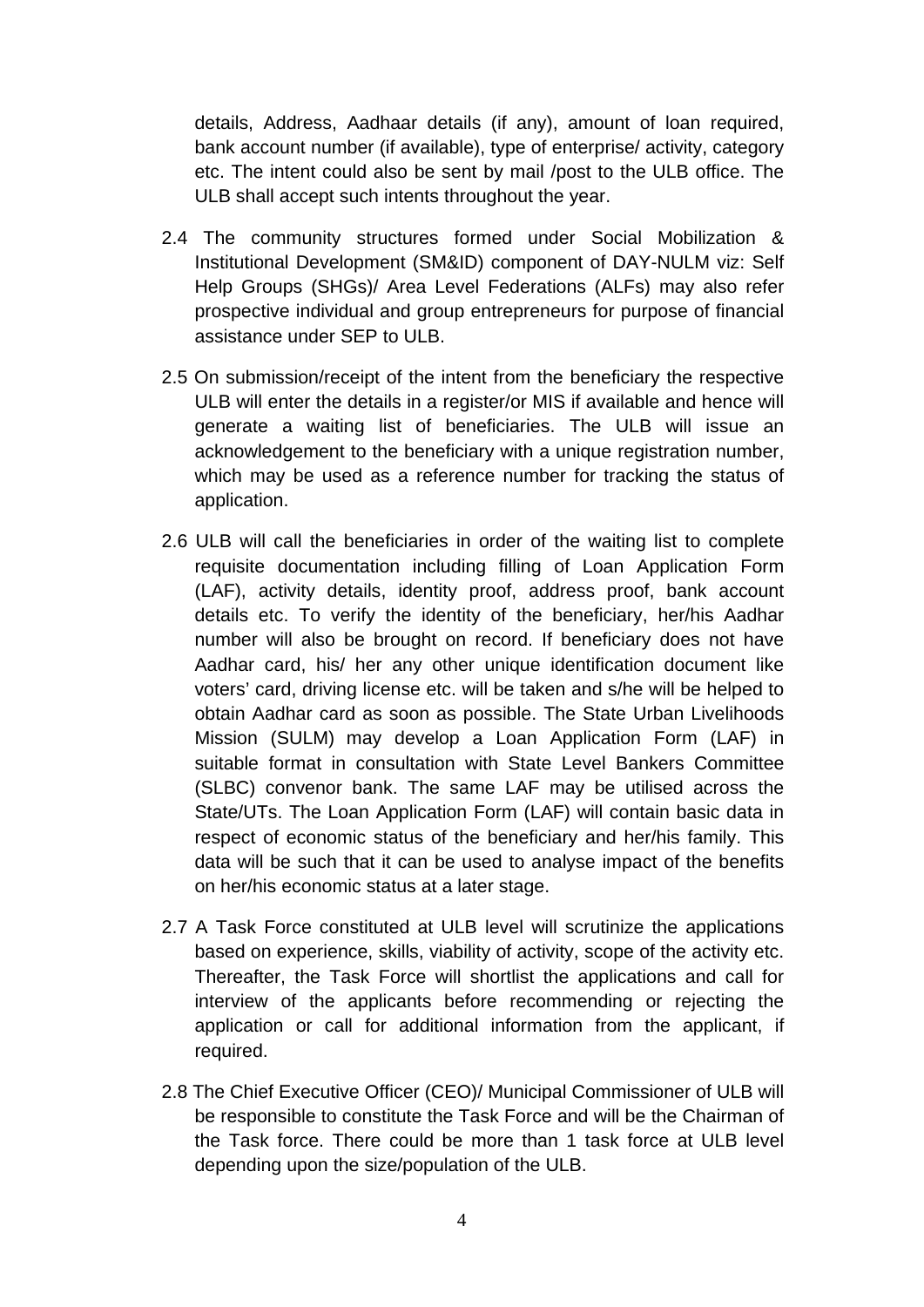2.9 The indicative composition of the Task Force is as follows:

| Sr. | <b>TASK Force at ULB level</b>                       | <b>Role</b> |  |  |
|-----|------------------------------------------------------|-------------|--|--|
| No. |                                                      |             |  |  |
| 1.  | Chief Executive Officer<br>(CEO) ULB/ Municipal      | Chairman    |  |  |
|     | Commissioner of ULB/ or<br>any representative        |             |  |  |
|     | authorized by CEO ULB                                |             |  |  |
| 2.  | Lead District Manager (LDM)                          | Member      |  |  |
| 3.  | City Project Officer (CPO), ULB/ or any authorized   | Member      |  |  |
|     | representative of ULB                                | Convenor    |  |  |
| 4.  | Representative from District Industries Centre (DIC) | Member      |  |  |
| 5.  | Senior Branch Managers (Max-2) of banks              | Member      |  |  |
| 6.  | Representatives(2) of Area Level Federation / City   | Member      |  |  |
|     | <b>Level Federation</b>                              |             |  |  |

- 2.10 The task force will then recommend the applications if found suitable, reject if found unsuitable or ask the beneficiary to submit further requisite information for re-examination on case to case basis.
- 2.11 The case duly recommended by the task force will be forwarded by the ULB to the concerned banks for further processing. Such cases recommended by task force have to be processed by concerned banks within a time frame of 15 days. As these cases are already recommended by the task force, such cases should be rejected by banks only in exceptional circumstances.
- 2.12 The banks will send a periodic report to the ULB on the status of the applications received. In case of MIS being used, the banks may be allowed to update the status of application online in addition to manual report.
- 2.13 Banks may also directly accept the loan applications of urban poor beneficiaries on the basis of relevant documents as per the guidelines of Prime Minister MUDRA Yojana (PMMY) or any other such scheme without the need of having prior sponsoring from ULB. The banks can send details of such loans sanctioned by them to ULBs for confirmation of their eligibility for interest subsidy under DAY-NULM. Task Force constituted for scrutinizing applications should quickly clear these applications if they otherwise meet the criteria. On confirmation of their eligibility, interest subsidy may be claimed from ULBs on the pattern of interest subsidy claim for beneficiaries sponsored by ULBs. The subsidy will be transferred directly to the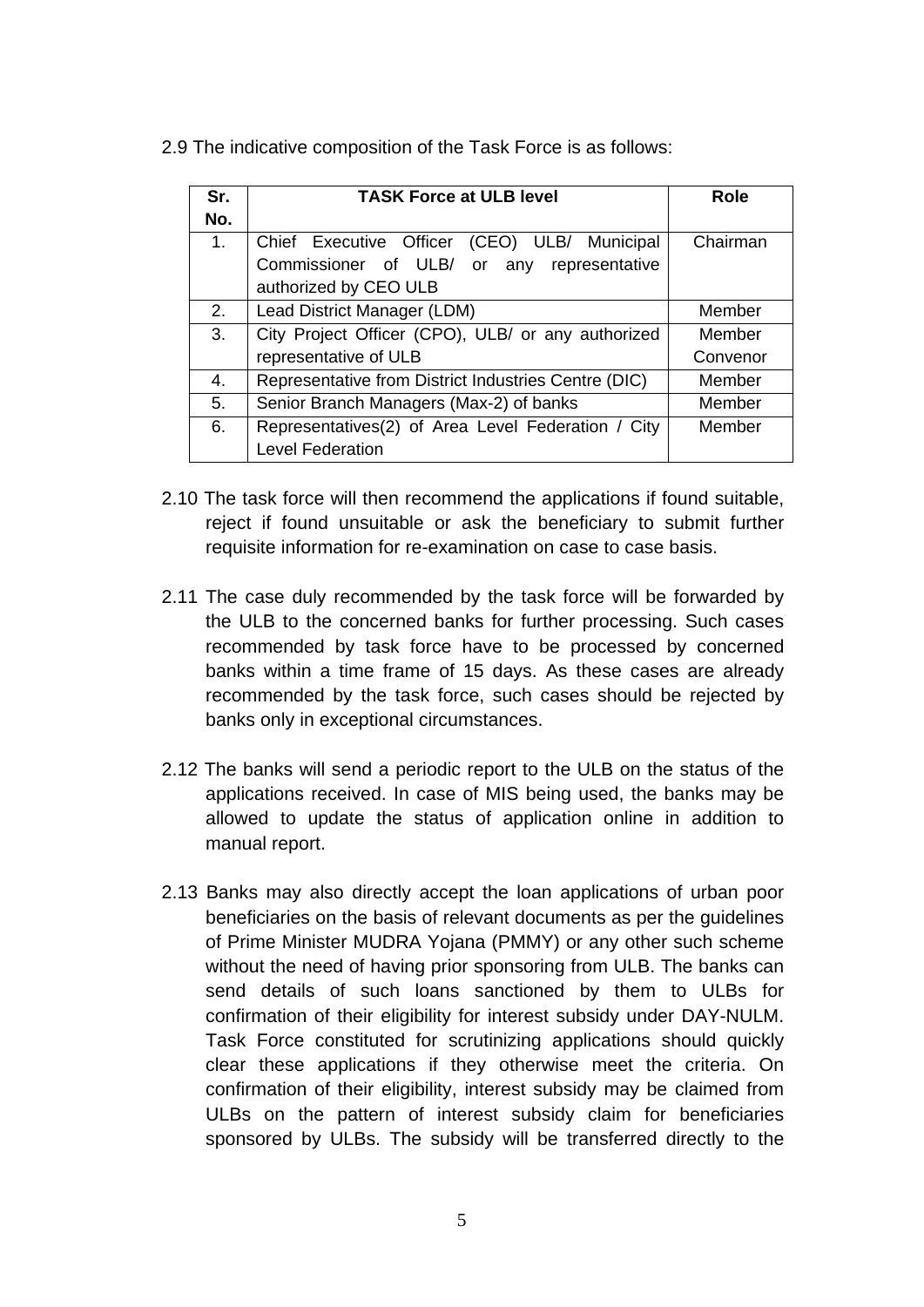loan account of DAY-NULM beneficiaries. This procedure will also be direct benefit transfer compliant.

## **3. Educational Qualifications and Training Requirement:**

No minimum educational qualification is required for prospective beneficiaries under this component. However where the identified activity for micro-enterprise development requires some special skills appropriate training must be provided to the beneficiaries before extending financial support.

- 3.1 **Employment through Skills Training and Placement (EST&P):** Financial assistance should be extended only after the prospective beneficiary has acquired required skills for running the proposed micro-enterprise. Such training may not be necessary if the beneficiary has already undergone training from a known institution, registered NGO/Voluntary Organisation or trained under any government scheme provided requisite certificate is produced. In case the beneficiary has acquired requisite skills from family occupation such cases should be certified by the ULB before extending financial assistance.
- 3.2 **Entrepreneurship Development Program (EDP):** In addition to skill training of the beneficiaries, the ULB will also arrange to conduct Entrepreneurship Development Program for 3-7 days for individual and group entrepreneurs. The EDP will cover basics of entrepreneurship development such as management of an enterprise, basic accounting, financial management, marketing, backward and forward linkages, legal procedures, costing and revenue etc. In addition to above topics the module should also include group dynamics, allocation of work, profit sharing mechanism etc. for group enterprises.
- 3.3 The EDP module may be developed and finalized by State Urban Livelihoods Mission (SULM) supported by State Mission Management Unit (SMMU) with assistance of an empaneled institution/agency or consulting firm and same may be utilized for conducting training program by the ULB. This EDP training may be arranged through institutions such as Rural Self Employment Training Institutes (RSETI), reputed institutions engaged in entrepreneurship development/ training, management/ educational institutes, reputed NGOs engaged in entrepreneurship development/ training etc.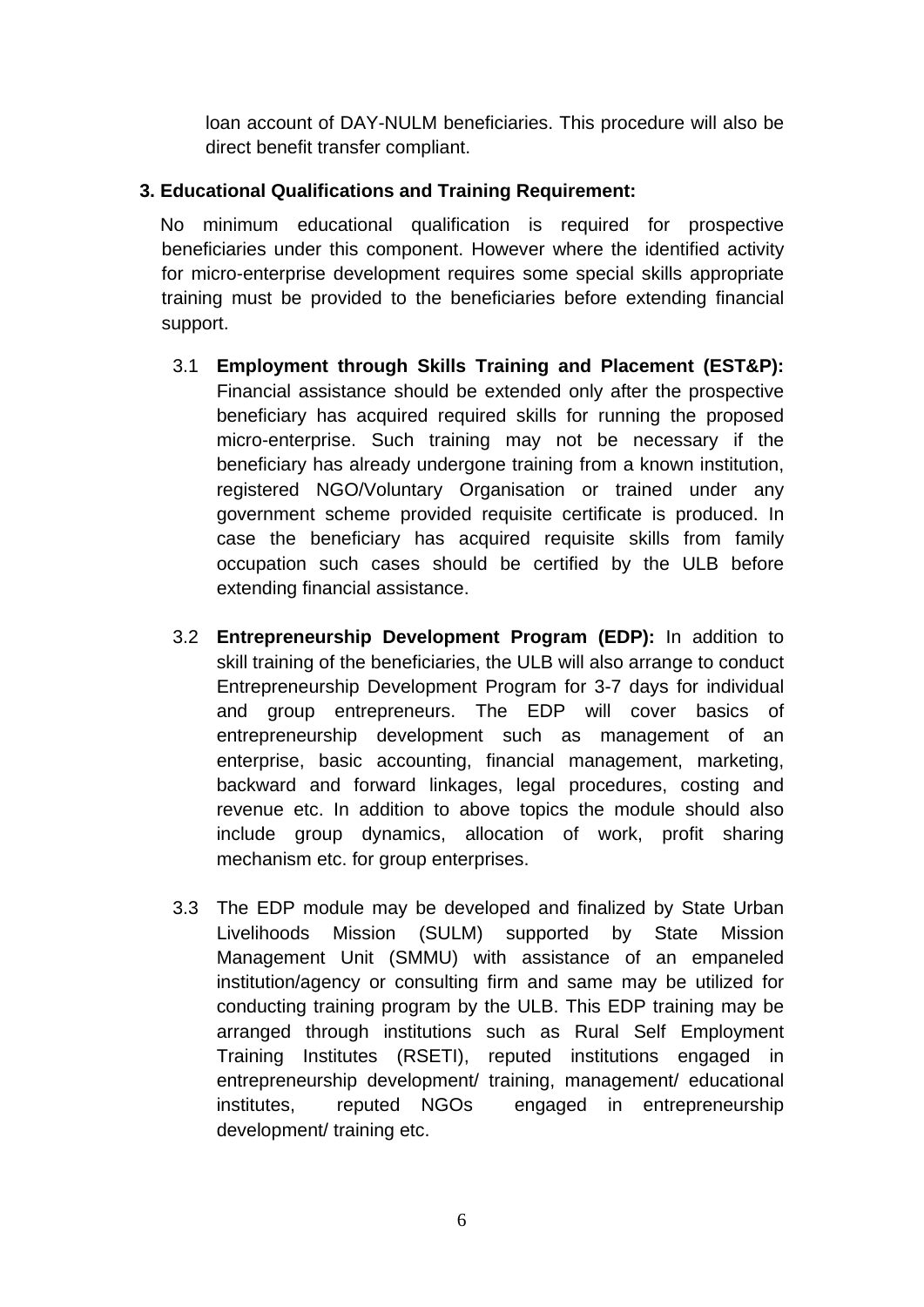3.4 **Follow-up entrepreneurial support to Individual and Group entrepreneurs:** After financing to Individual and Group beneficiaries, the ULB will also arrange to conduct follow-up Entrepreneurship Development Programme (EDP) as and when required. Such programme should preferably be conducted once in six months for each beneficiary who has been given a loan. During the follow-up EDP, problems and issues faced by beneficiaries should also be discussed and solutions should be given.

#### **4. Pattern of Financial Assistance:**

The financial assistance available to urban poor in setting up individual and group enterprises will be in the form of Interest subsidy on the bank loans. Interest subsidy, over and above 7% rate of interest will be available on a bank loan for setting up of individual or group enterprises. The difference between 7% p.a. and the rate of interest charged by the bank will be provided to banks under DAY-NULM. Interest subsidy will be given only in case of timely repayment of loan. Suitable certification from banks will be obtained in this regard. An additional 3 percent interest subvention will be provided to all Women Self Help Groups (WSHGs) who repay their loan in time. The Interest subsidy will be subject to timely repayment of the loan (as per the loan repayment schedule) and suitable certification obtained from banks by the ULB. The additional 3% interest subvention amount will be reimbursed to the eligible WSHGs. The banks should credit the amount of 3% interest subvention to the eligible WHSGs accounts and thereafter seek the reimbursement.

#### **5. Procedure for interest subsidy to Banks:**

- 5.1 All scheduled commercial banks (SCBs) which are on the Core Banking Solution (CBS) platform would be eligible for getting interest subvention under the scheme.
- 5.2 After disbursement of loan to the beneficiaries, the concerned branch of the bank will send details of disbursed loan cases to ULB along with details of interest subsidy amount.

#### **Procedure I**

5.3 The settlement of claims made by banks would be done on quarterly basis by the ULBs, however the submission of claims should be monthly. The ULB will check the data at their end and will release the interest subsidy amount (difference between 7% p.a. and prevailing rate of interest) to the banks.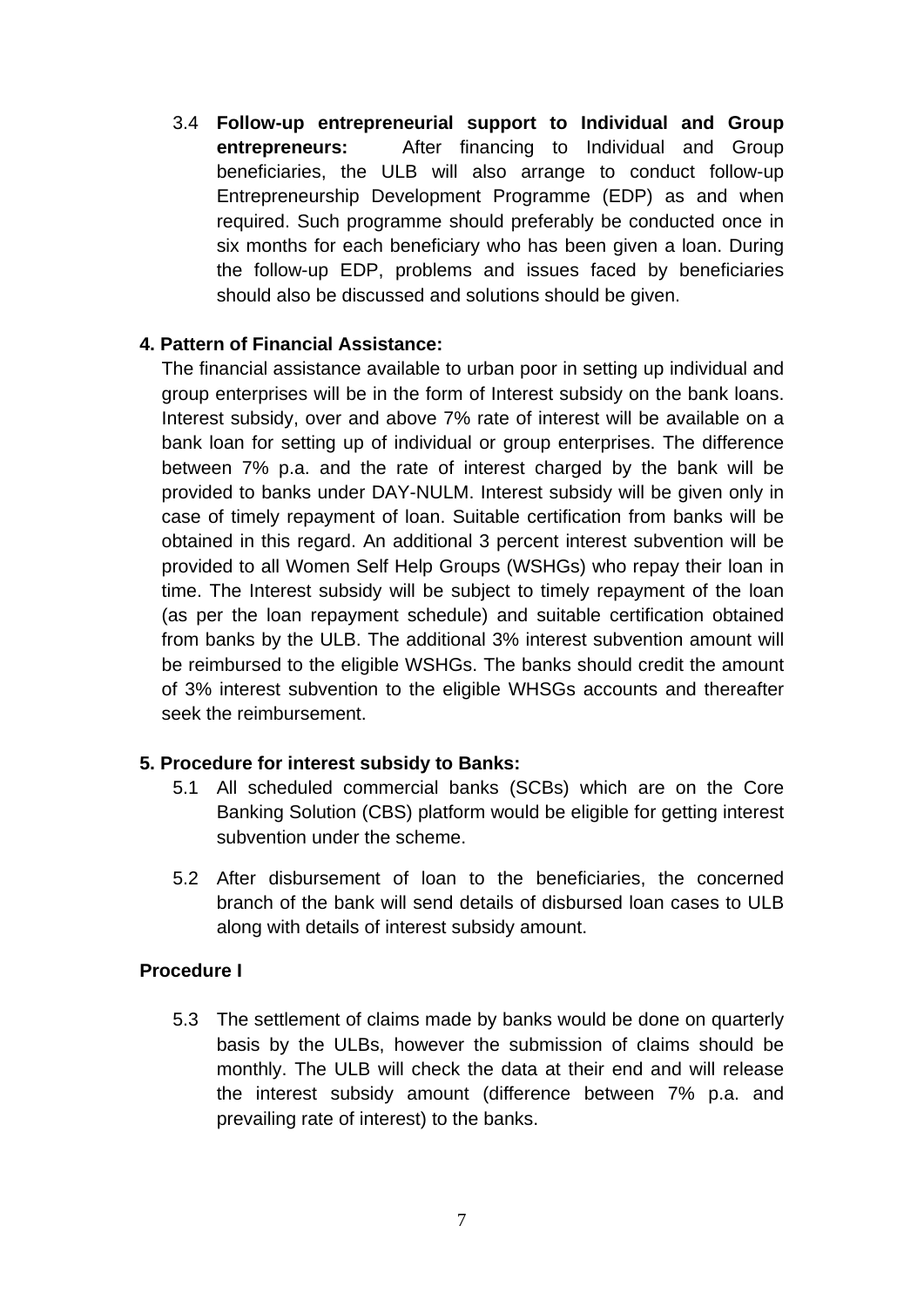- 5.4 A prescribed format for interest subsidy claims for loans under this component enclosed at [\(Annex-I\)](#page-15-0)
- 5.5 The claims should not be pending more than a quarter. In case the claims of the banks are not settled for a period of 6 months, SLBC is empowered to stop the scheme temporarily in selected cities subject to clearance of claims by such ULBs. In such eventualities, the claims settlement should prospectively be given to the Lead District Bank.

#### **Procedure - II**

5.6 **Settlement of Claims:** Nodal Agency for releasing interest subsidy: A public sector bank may be engaged by each State as nodal bank in consultation with the convener of the respective State Level Bankers' Committee (SLBC). All the Banks will consolidate data regarding interest subsidy from their branches and upload on the portal of Nodal Bank. The nodal bank, after verification, will transfer the interest subsidy to the bank branches. The State/UT will deposit some funds in advance with the nodal bank, which will release funds to the bank branches as per guidelines of the DAY-NULM. Nodal bank will regularly render account of reimbursement to the SULM. This procedure will be followed in all three types of loans i.e. SEP (I), SEP (G) and SHG-Bank Linkage.

## **6. Individual Enterprises (SEP-I)-Loan & Subsidy**

An urban poor individual beneficiary desirous of setting up an individual micro-enterprise for self-employment can avail benefit of subsidized loan under this component from any bank. The norms/ specifications for individual micro-enterprise loans are as follows:

- 6.1 **Age:** The prospective beneficiary should have attained the age of 18 Years at the time of applying for loan.
- 6.2 **Project Cost (PC):** The Maximum unit Project Cost for an individual micro-enterprise is ₹ 2,00,000 (₹ Two Lakhs).
- 6.3 **Collateral Guarantee on Bank Loan:** No collateral required. As per [RBI Circular RPCD.SME & NFS.BC.No.79/06.02.31/2009-10 dated](https://www.rbi.org.in/Scripts/NotificationUser.aspx?Id=5657&Mode=0)  [May 6, 2010](https://www.rbi.org.in/Scripts/NotificationUser.aspx?Id=5657&Mode=0) banks are mandated not to accept collateral security in the case of loans up to ₹ 10 lakhs extended to units in the MSE sector. Therefore, only the assets created would be hypothecated/ mortgaged/ pledged to banks for advancing loans. The banks may approach Credit Guarantee Fund Trust for Micro and Small Enterprises (CGTMSE) setup by Small Industries Development Bank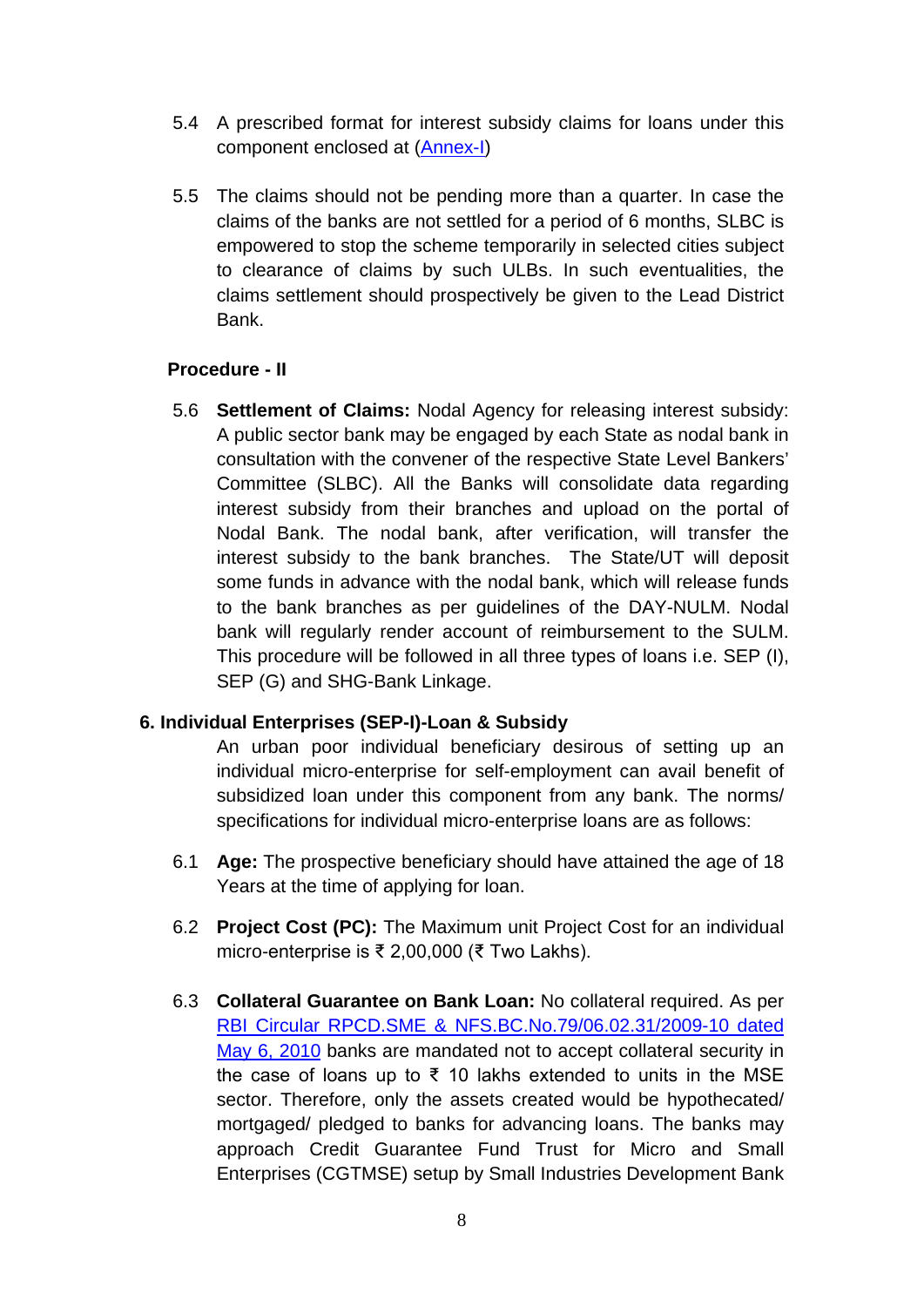(SIDBI) or any other appropriate guarantee fund for the purpose of availing guarantee cover for SEP loans as per the eligibility of the activity for guarantee cover.

- 6.4 **Repayment:** Repayment schedule would range between 5 to 7 Years after initial moratorium of 6-18 months as per norms of the banks.
- 6.5 **Margin Money:** No margin money should be taken for a loan up to ₹ 50,000 and for higher amount loans, preferably 5% should be taken as margin money and it should in no case be more than 10% of the project cost.
- 6.6 **Type of Loan Facility:** Banks may extend finance to individuals for capital expenditure in the form of Term Loan and Working Capital loans through Cash Credit. Banks may also extend Composite Loans consisting of Capital Expenditure and Working Capital components, depending upon individual borrower's requirement.

## **7. Group Enterprises (SEP-G) -Loan & Subsidy**

A Self Help Group (SHG) or members of an SHG constituted under DAY-NULM or a group of urban poor for self-employment can avail benefit of subsidized loans under this component from any bank. The norms/ specifications for group based micro-enterprise loans are as follows:

- 7.1 **Eligibility Criteria:** The group enterprises should have minimum of 5 members with a minimum of 70% of the members from urban poor families. More than one person from the same family should not be included in the same group.
- 7.2 **Age:** All members of the group enterprise should have attained an age of 18 years at the time of applying for bank loan.
- 7.3 **Project Cost (PC):** The Maximum unit Project Cost for a group finance for enterprise is ₹ 10,00,000 (₹ Ten Lakhs).
- 7.4 **Type of Loan:** Loan can be extended either as a single loan to the group functioning as one borrowing unit or each member of the group can be provided individual loans up to 2 lakhs and an overall cap of 10 lakhs based on mutual trust and collateral substitute among the group. The principles laid down in the RBI circular on "Budget (2014-15) Announcement Financing of Joint Farming Groups of 'Bhoomi Heen Kisan' dated 13th November, 2014" and subsequent revisions should be followed in case of loans to a group.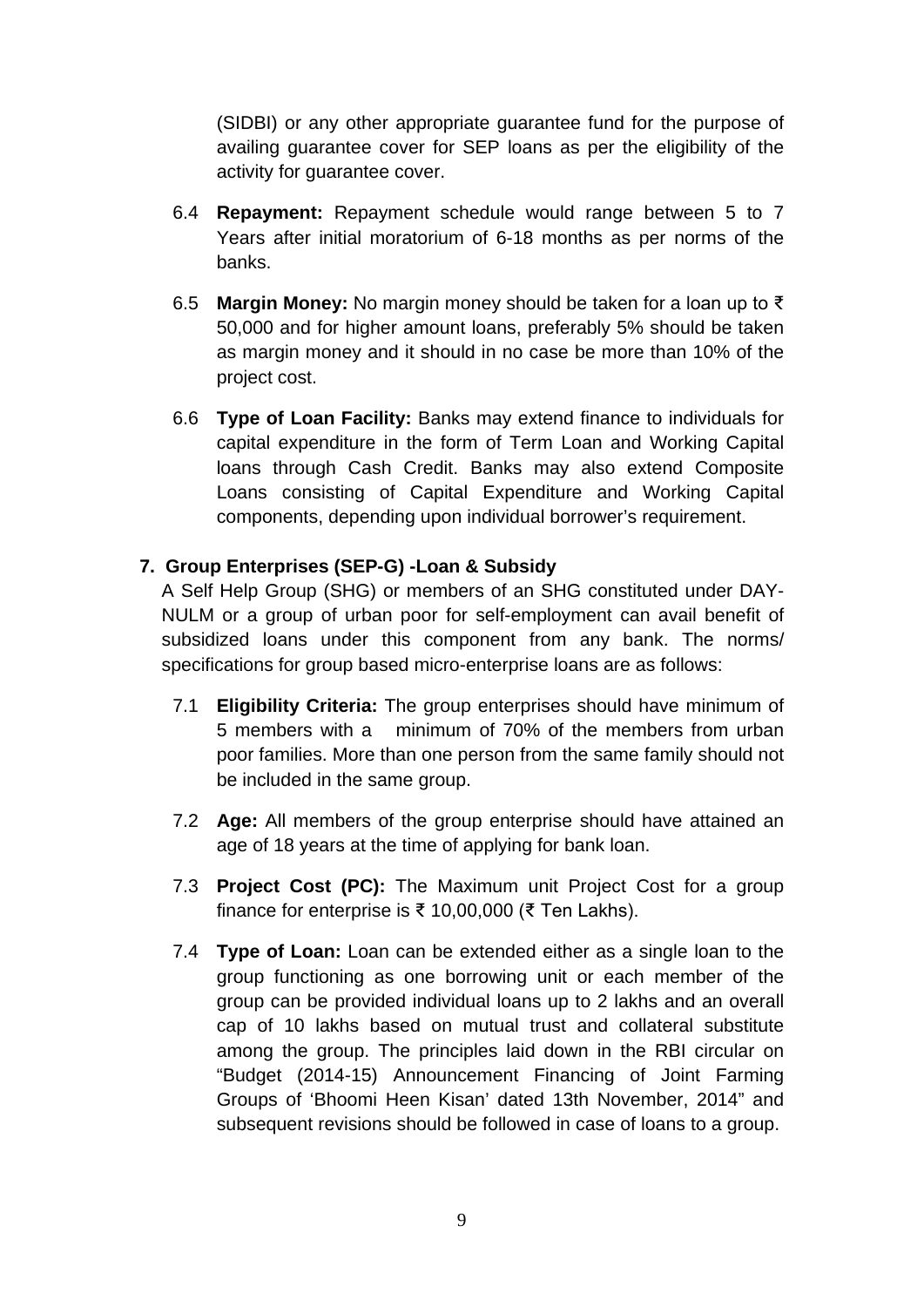- 7.5 **Type of Loan Facility:** Banks may extend finance to groups for capital expenditure in the form of Term Loan and for Working Capital, through Cash Credit Facility. Banks may also extend Composite Loans for Capital Expenditure and Working Capital, depending upon Group's requirement.
- 7.6 **Loan and Margin Money:** The Project Cost minus the beneficiary contribution (Margin Money) would be made available as loan amount to the group enterprise by the bank. No margin money should be taken for loan up to ₹ 50,000 and for higher amount loans, preferably 5% should be taken as margin money and it should in no case be more than 10% of the project cost.
- 7.7 **Collateral Guarantee on Bank Loan:** No collateral guarantee is required. Only the assets created would be hypothecated/ mortgaged/ pledged to banks for advancing loans. The banks may approach Credit Guarantee Fund Trust for Micro and Small Enterprises (CGTMSE) or any other appropriate guarantee fund as detailed in Para-6.3.
- 7.8 **Repayment:** Repayment schedule would range between 5 to 7 Years after initial moratorium of 6-18 months as per the norms of the banks.

## **8. SHG-Bank Linkage – General Guidelines**

Linking of SHGs with banks have been emphasized in the Monetary policy of Reserve Bank of India and Union Budget announcements from time to time and various guidelines in this regard have been issued by the Reserve Bank of India (RBI) to banks. To scale up the SHGs linkage program and make it sustainable, banks have been advised to consider lending to SHGs as part of their mainstream credit operations both at policy and implementation level.

8.1 Master Circular of RBI on SHG-Bank Linkage Programme, [FIDD.FID.BC.No.06/12.01.033/2016-17](https://www.rbi.org.in/Scripts/NotificationUser.aspx?Id=10490&Mode=0) dated July 01, 2016 contains instructions on opening of Savings Bank Account of Self Help Groups (whether registered or unregistered), which are engaged in promoting habit of savings among their members as a starting point. Thereafter, the SHGs may be sanctioned Savings Linked Loans (varying from a saving to loan ratio of 1:1 to 1:4) after due assessment or grading by banks. However, in case of matured SHGs, loans may be given beyond the limit of four times the savings as per the discretion of the bank. The Banks have also been instructed that the advances to SHGs irrespective of the purposes for which the members of SHGs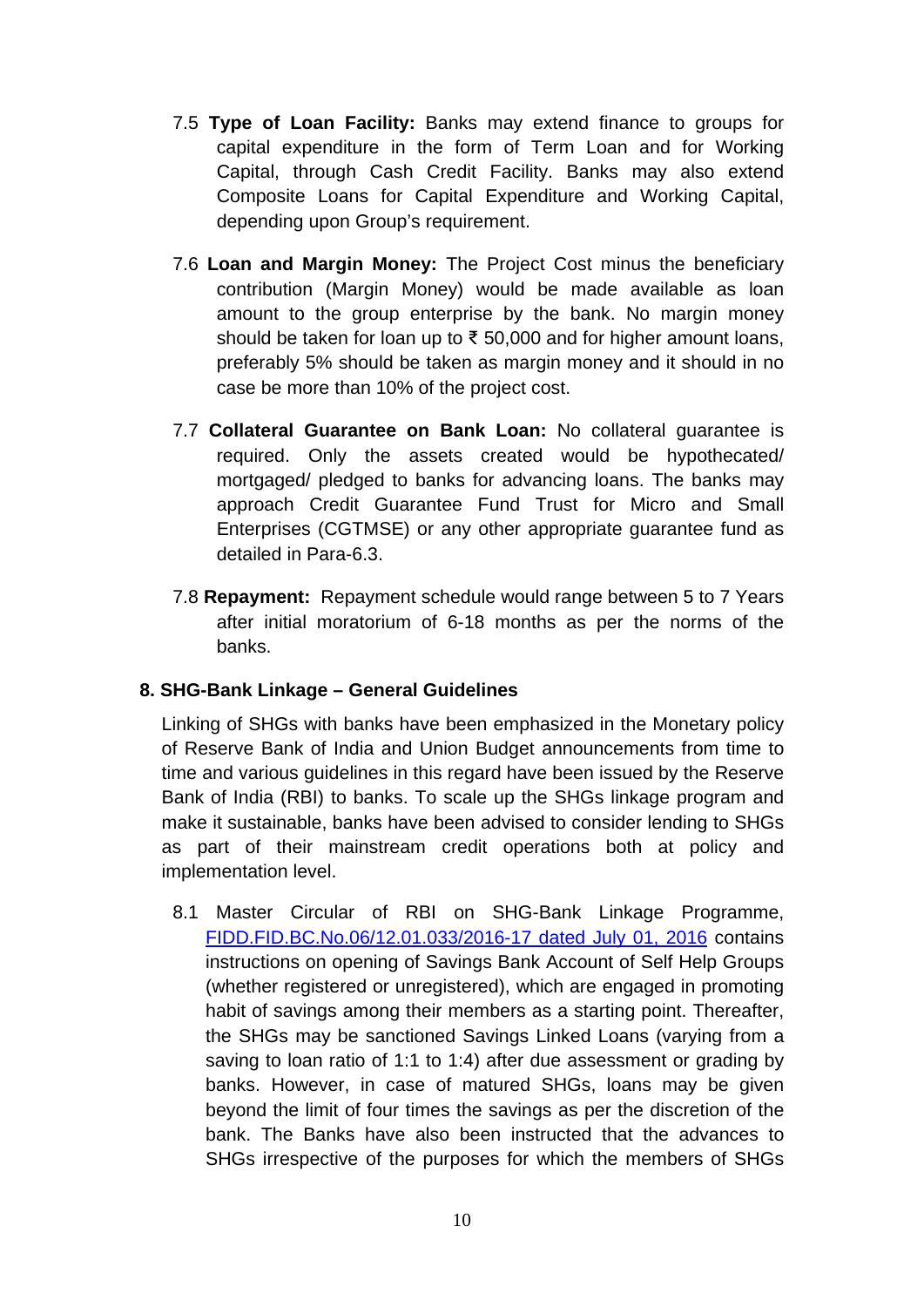should be included by the banks as part of their lending to the weaker sections.

- 8.2 Under Social Mobilization & Institution Development (SM&ID) component of DAY-NULM, the ULB will do necessary groundwork to open bank accounts for SHGs and facilitating access to Revolving Fund (RF). The ULB may also engage Resource Organization (RO) for the purpose or may directly facilitate SHGs through its staff. (Concept & Formation of SHGs, ROs and Revolving Fund has been detailed out in Social Mobilization & Institutional Development (SM&ID) component of DAY- NULM).
- 8.3 The banks will send the details of disbursed loan cases to the ULB along with the calculation details of the interest subsidy amount. The ULB will check the data at their end and will release the interest subsidy amount on quarterly basis to the banks following a similar procedure as mentioned in Para 5. The prescribed format for claiming the additional interest subvention is enclosed at [\(Annex –II\)](#page-17-0).
- 8.4 The ULB through its field staff or Resource Organization (ROs) will facilitate filling of loan applications for eligible SHGs to access credit from the banks. The ULB will be responsible to forward the Loan application of the SHGs to the concerned banks with requisite documentation. The ULB will maintain area wise, bank-wise, ROs/ Staff wise data of SHGs loan applications forwarded to the banks. The same will be sent to SULM on a monthly basis.
- 8.5 In order to ensure effective SHG-Bank Linkage under DAY-NULM, the SULM will monitor and review the progress with banks on regular basis and co-ordinate with SLBC for interest subsidy/ subvention on SHG Loans in the state. Active involvement of State level Bankers' Committee (SLBC) and lead banks may be ensured for sensitization of bank and branch staff for financial inclusion of urban poor.
- 8.6 It may be noted that the identification, selection, formation and monitoring of SHGs who are to get interest subvention would be the responsibility of State/ ULBs and banks would not be liable for wrong identification of SHGs who get interest subvention.
- 8.7 Type of Loan Facility: SHGs can avail either Term loan or a Cash Credit Limit (CCL) loan or both based on their need. In case of need, additional loan can be sanctioned even though the previous loan is outstanding.
- 8.8 RBI guidelines for prompt repayment are as follows: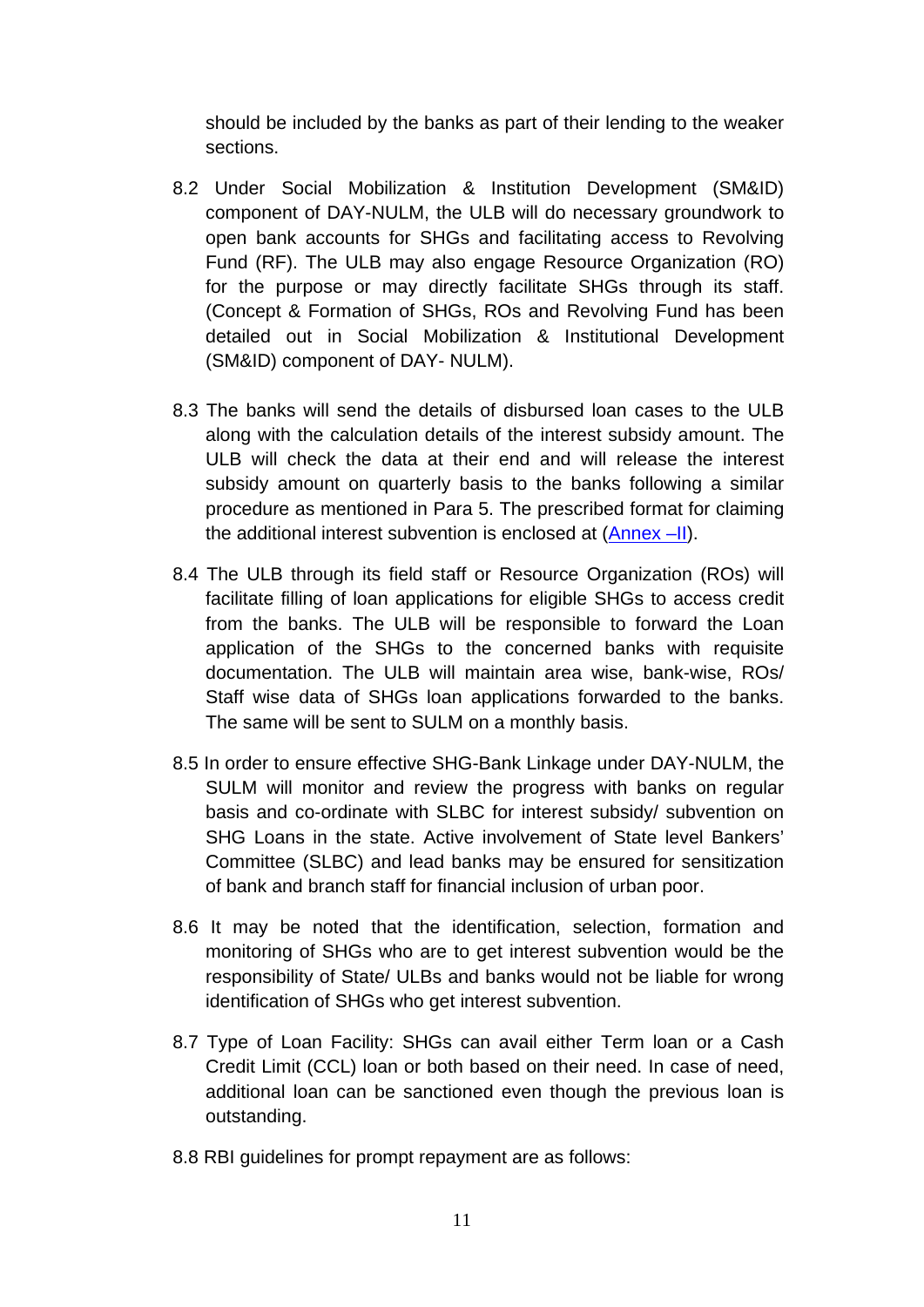## **a. For Cash Credit Limit to SHGs:**

- i) Outstanding balance shall not have remained in excess of the sanctioned limit/drawing power continuously for more than 30 days.
- ii) There shall be regular credits and debits in the account. In any case there shall be at least one customer induced credit during the month.
- iii) Customer induced Credits during a month shall be sufficient to cover the interest debited during the month.
- **b. For Term Loan to SHGs:** A term loan account where all of the interest payments and/or instalments of principal were paid within 30 days of the due date during the entire tenure of the loans would be considered as an account having prompt payment. The prompt payment guidelines will continue to be guided by RBI guidelines on the subject in future.

## **9. Progress Reporting for SEP-I, SEP-G & SEP-SHG**

- 9.1 The ULB will prepare a data sheet of the applications recommended by the TASK force along with their status details of the sanction, disbursement and rejection (along with reasons) after validating the same with the respective banks. This data sheet will be sent to SULM on a monthly basis.
- 9.2 The SULM will compile all the reports received from respective ULBs and will communicate to M/o HUPA on a monthly basis.
- 9.3 SULM must ensure that progress under SEP is reviewed in every SLBC and District Consultative Committee (DCC) meetings. Any other important issue with regard to SEP may be taken up by SULM with SLBC convener bank for effective coordination and implementation.

## **10. Credit Card for enterprise development**

10.1 The financial assistance to the individual entrepreneurs though subsidized loan for setting up of enterprises under DAY-NULM could be viewed as initial impetus to facilitate livelihood support to the urban poor. However the individual entrepreneurs require further financial support in terms of working capital to make the enterprise economically sustainable. This may include immediate and short term monthly requirement of cash for meeting expenses for purchase of goods, raw materials and other miscellaneous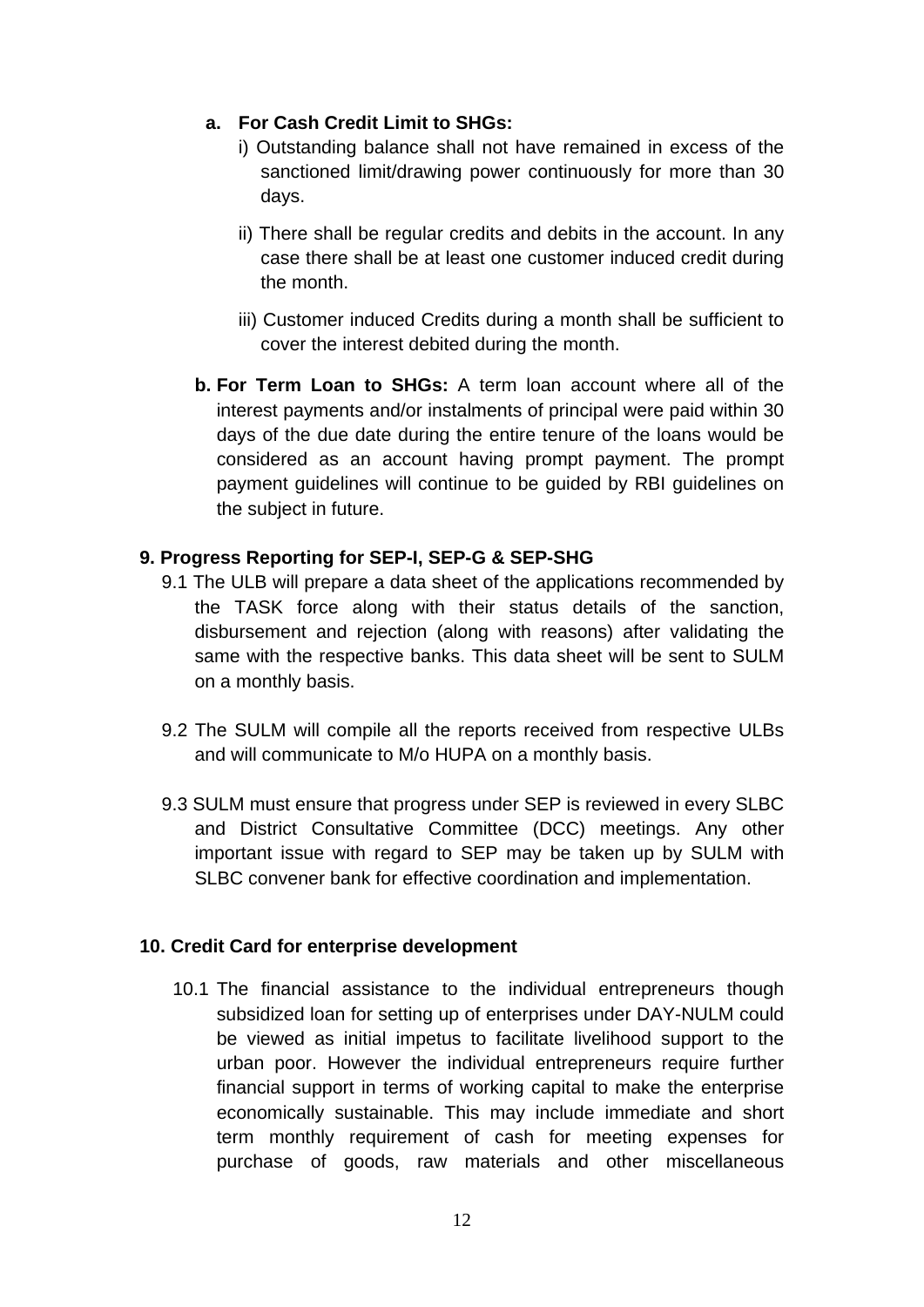expenditures etc. The micro-entrepreneur does not have a regular fixed monthly cash inflow/income to meet expenses arising out of entrepreneurial activities. To approach a financial institution for such immediate credit requirement, it requires procedural documentation and consumes a lot of time. This need for working capital credit is generally met from informal sources of credit (including money lenders) which is typically available at high rate of interest.

- 10.2 In order to support the micro-entrepreneurs to meet their working capital and miscellaneous credit needs, DAY-NULM will facilitate access to Credit Cards or MUDRA Card through banks.
- 10.3 The SULM in consultation with the State Level Bankers Committee (SLBC) will finalize the norms, limits and specifications for issuance of Credit Card (or) MUDRA Card to the individual entrepreneurs. The General Credit Card Scheme (GCC), which is being implemented by all scheduled commercial banks or any other variant of credit cards for enterprise development of banks in urban areas, may be explored by SULM and SLBC for the same. The Circular on revised GCC scheme has been issued by RBI notification vide [RPCD.MSME](https://www.rbi.org.in/Scripts/NotificationUser.aspx?Id=8603&Mode=0) [& NFS.BC.No.61/06.02.31/2013-14 dated December 02, 2013](https://www.rbi.org.in/Scripts/NotificationUser.aspx?Id=8603&Mode=0) available on RBI web-site ['www.rbi.org.in'](https://www.rbi.org.in/).
- 10.4 The ULB will identify the prospective beneficiaries and will facilitate linkages with banks for issuance of credit cards. The focus is to initially facilitate issuance of credit card to cover all the beneficiaries who have availed financial assistance under SEP. Additionally, other beneficiaries who are running their own business but have not availed assistance under SEP may also be covered if they satisfy the norms of issuance of credit cards.
- 10.5 The targets for the same may be decided at ULB level and the progress under this component is aggregated at SULM level and communicated to M/o HUPA periodically.

#### **11. Technology, Marketing and Other Support**

11.1 Micro entrepreneurs often need support in order to grow and sustain their businesses. Support needed may be for establishment, technology, marketing, and other services. Micro entrepreneurs who run very small businesses may need to gain a better understanding of what the market needs, demand of the products produced by them, prices, where to sell, etc. Support services under this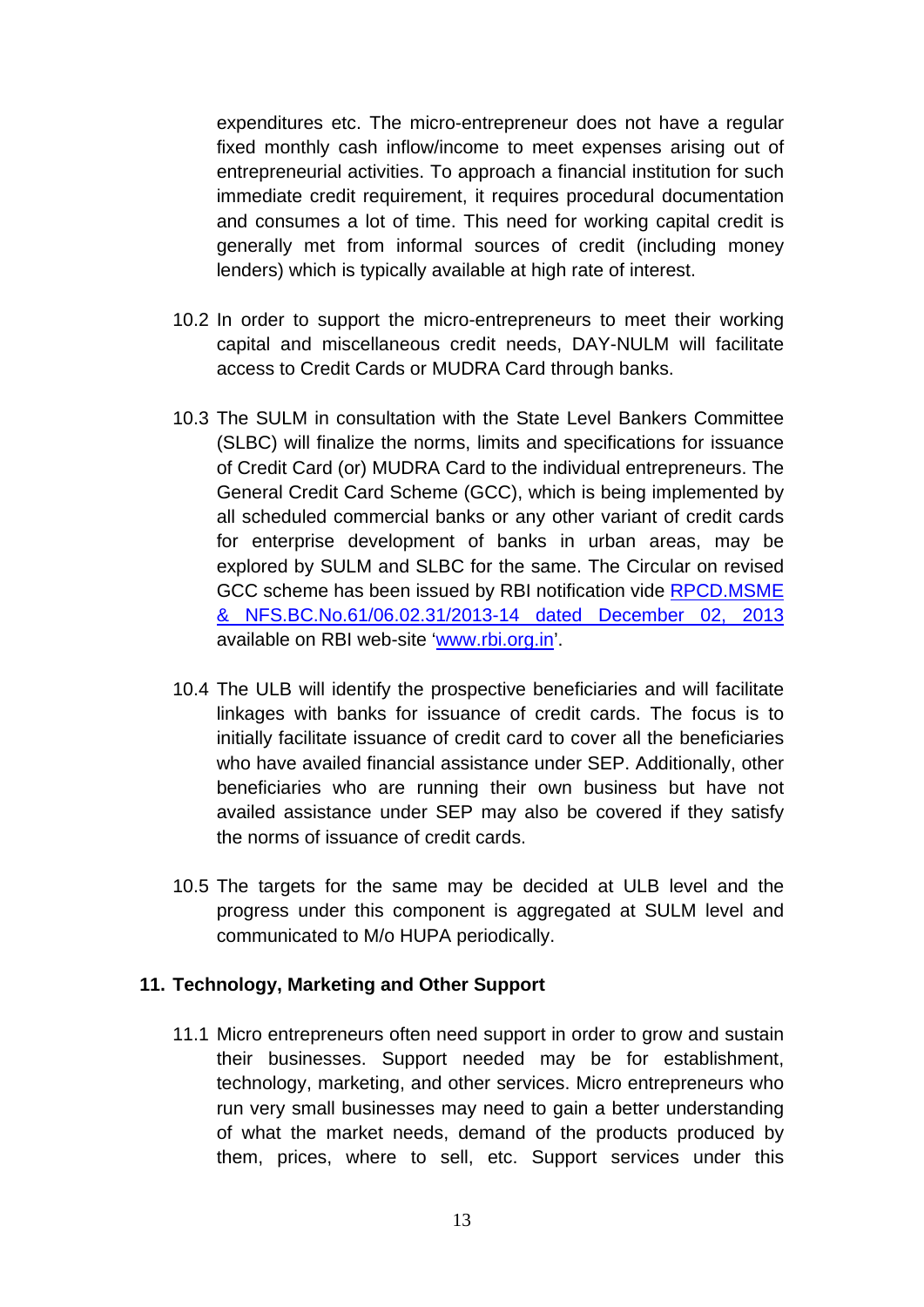component are envisaged with a view to provide an encouraging environment for development of micro enterprises.

- 11.2 The City Livelihoods Centers (CLCs) established under DAY-NULM will offer services to the micro-enterprises such as in establishment (licenses, certificates registration, legal services etc.), production, procurement, technology, processing, marketing, sales, packaging, accounting etc. for long term sustainability. CLCs will also provide support in taking up feasibility/ assessment studies on market demand and market strategy for products and services of microenterprises.
- 11.3 All SEP individual and groups enterprises can avail the services from CLCs as per the norms of CLCs. The CLCs with support of ULB may also tie up with various other government schemes which offer services and benefits for micro-enterprise development for the benefit of prospective beneficiaries.
- 11.4 The SULM may arrange for additional funds/professional assistance for the purpose of providing above services to CLCs.

#### **12. Funding Pattern of SEP of DAY-NULM**

- 12.1 Funding under this component will be shared between the Centre and the States as per the general norms under DAY-NULM.
- 12.2 The Ministry will allocate funds to the states on annual basis based on the targets assigned to the states. The states in consultation with the respective SLBCs and ULBs will decide the targets and corresponding funds will be allocated to ULBs so that full reimbursement to the banks on account of Interest subvention is settled during the financial year and no subvention amount remain overdue or pending with the States.

#### **13. Monitoring and Evaluation**

13.1 The State Mission management Unit (SMMU) at the State level and City Mission Management Unit (CMMU) at the ULB level will closely monitor progress of activities/targets under this component, undertake reporting and evaluation. The SULM and the ULB/executing agencies shall report timely progress in formats prescribed by the Mission Directorate from time-to-time, indicating the cumulative achievement monthly and up to the end of the quarter and key issues in implementation.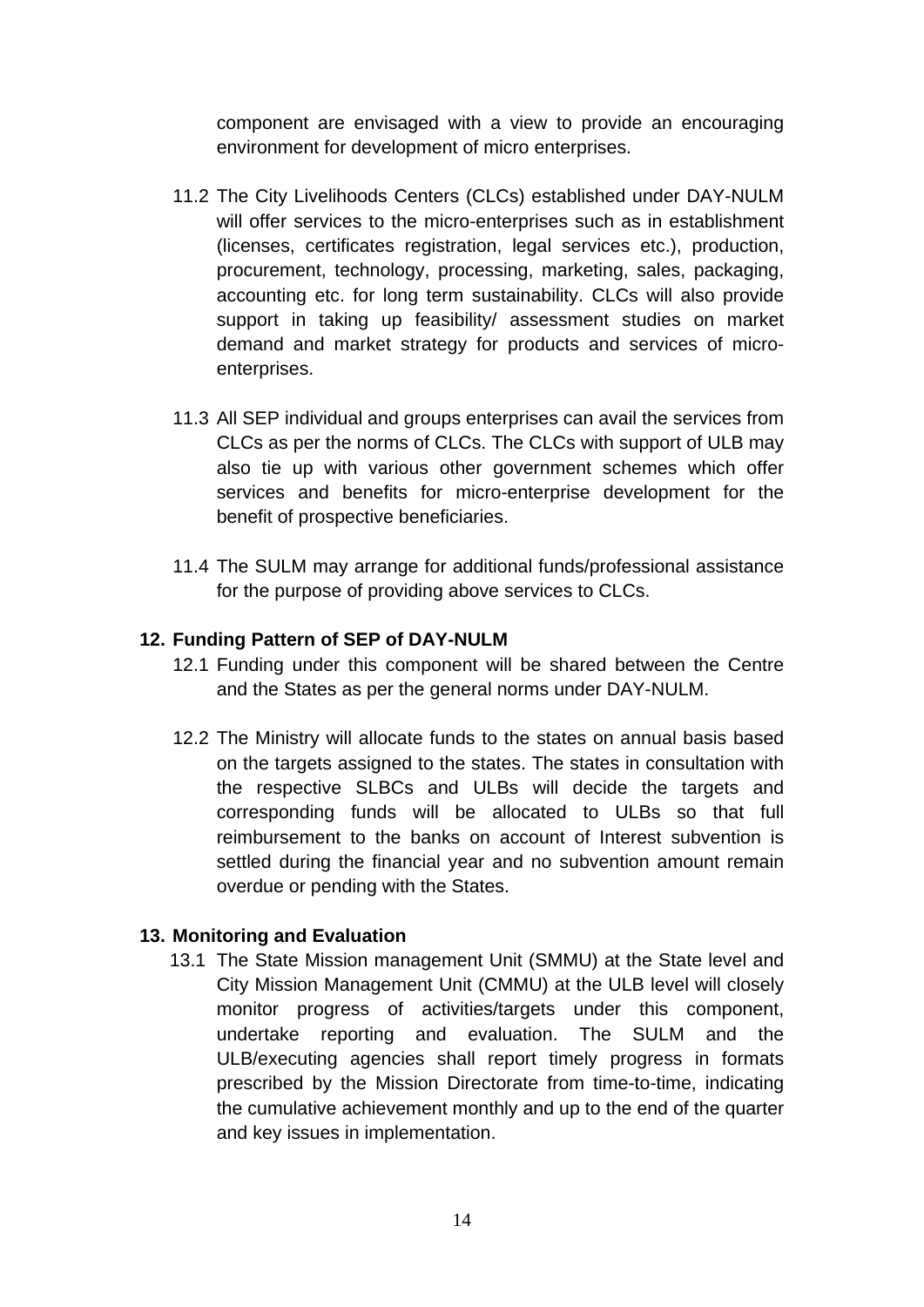- 13.2 In addition, under DAY-NULM, a comprehensive and robust ITenabled DAY-NULM MIS will be established for tracking targets and achievements. States and ULBs will be required to submit their progress reports online and may also use this tool to monitor progress on the ground. In the spirit of proactive disclosure of information and ensuring transparency under DAY-NULM, key progress reports under SEP will also be made available in the public domain in a timely manner.
- 13.3 All the SEP beneficiaries should be visited periodically to assess the impact of the benefit and also to know any problem being faced by them. The Community Organisers (COs) should visit all the beneficiaries in their jurisdiction at least once in three months. The project officer/ technical experts at CMMU level should visit at least 50% beneficiaries once in three months. The observations during the field visit should be kept in record and be uploaded on MIS also.
- 13.4 During the field visit mentioned above data on economic status of the beneficiaries should be collected and be compared with similar data given in loan application form, to know the impact of the benefit on the economic conditions of the beneficiaries.
- 13.5 Impact analysis studies may also be conducted at suitable interval to assess the impact of benefit under SEP on the economic status of the beneficiaries.
- 13.6 To monitor progress of the targets vis-a-vis achievement under DAY-NULM, Banks are advised to furnish cumulative progress reports on quarterly basis as per enclosed proforma [\(Annex III](#page-18-0) & [IV\)](#page-19-0) to the Director, UPA at [dupa-mhupa@nic.in](mailto:dupa-mhupa@nic.in) as well as to RBI on [email](mailto:nulmfidd@rbi.org.in) latest by the end of next month of the quarter to which they relate.
- 13.7 **Unique Code for loans under NULM:** Banks are advised to categorise these loans under Non-Farm sector and use unique subcode in their database for loans granted under NULM. Further, separate sub-sub-codes may also be assigned for SEP-I, SEP-G, SHG and WSHGs. Proper care must be taken while classifying loans under NULM particularly relating to SHG and WSHGs to enable distinct identification of these loans vis-à-vis NRLM loans as WSHGs are eligible for additional 3 percent interest subvention.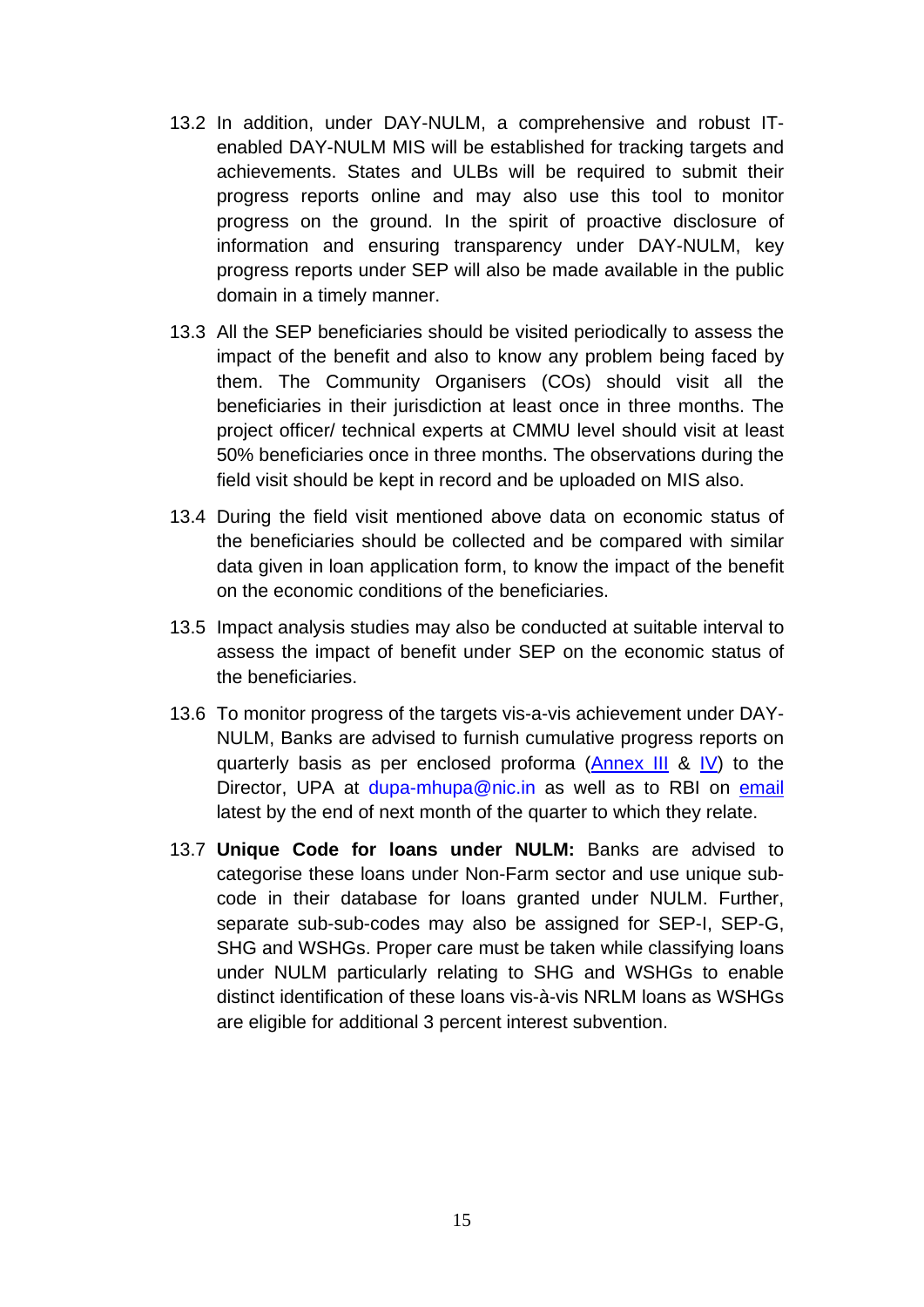# <span id="page-15-0"></span>**INTEREST SUBSIDY CLAIMS UNDER DEENDAYAL ANTYODAYA YOJANA - NATIONAL URBAN LIVELIHOODS MISSION (DAY-NULM)**

## **1. Name of the Bank:**

**Submission of Interest subsidy claims to lend @ 7% p.a. to SEP-I, SEP-G and SHGs under DAY-NULM for quarter ending (Figs in Rupees):**  We hereby apply for sanction and release of interest subsidy aggregating to

₹……………………..

(Rupees……………………………………………………………………………………………………) covering …………………………………….. Accounts in respect of financial assistance sanctioned to following constituent accounts numbers as per the details given below

A) SEP- I (Individual Enterprise)

| <b>No</b>      | <b>Branch</b>  | Name of<br>the<br>borrower | Loan<br><b>Account</b><br>No | <b>Loan Amount</b><br>(₹) |   | <b>Interest</b><br>$(\overline{\mathbf{t}})$ |                                  |
|----------------|----------------|----------------------------|------------------------------|---------------------------|---|----------------------------------------------|----------------------------------|
|                |                |                            |                              | Sanctioned Disbursed      |   | Charged                                      | <b>Subsidy</b><br><b>Claimed</b> |
| 1              | $\overline{2}$ | 3                          | 4                            | 5                         | 6 | 7                                            | 8                                |
| $\mathbf{1}$   |                |                            |                              |                           |   |                                              |                                  |
| $\overline{2}$ |                |                            |                              |                           |   |                                              |                                  |
| 3              |                |                            |                              |                           |   |                                              |                                  |
|                | <b>Total</b>   |                            |                              |                           |   |                                              |                                  |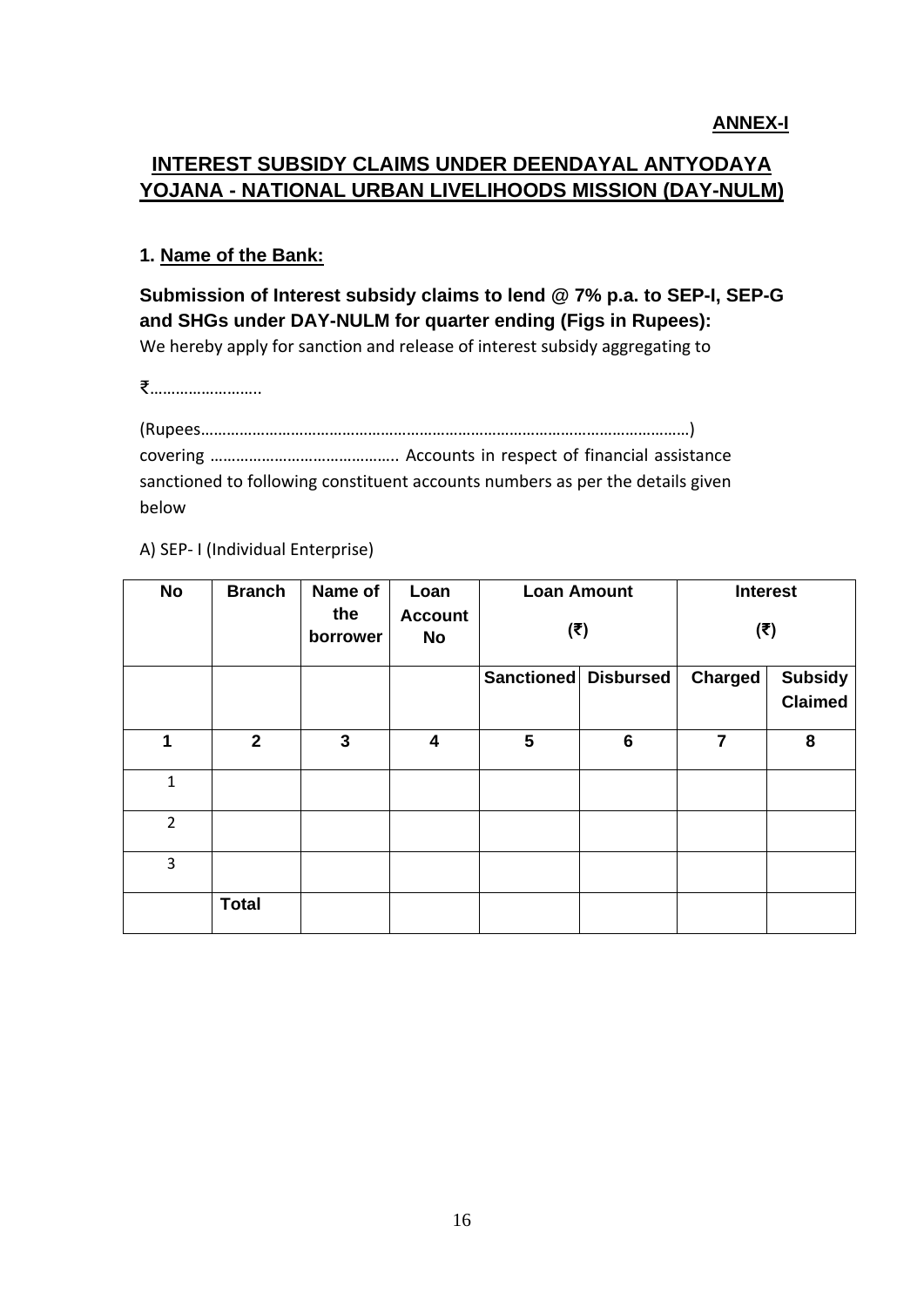## B) SEP- G (Group Enterprise)

| <b>No</b>      | <b>Branch</b>  | Name of<br>the<br>Group | Loan<br><b>Account</b><br>No |                                       | <b>Loan Amount</b><br>$(\overline{\mathbf{t}})$ |                | <b>Interest</b><br>$(\overline{\mathbf{t}})$ |
|----------------|----------------|-------------------------|------------------------------|---------------------------------------|-------------------------------------------------|----------------|----------------------------------------------|
|                |                |                         |                              | <b>Sanctioned</b><br><b>Disbursed</b> |                                                 | <b>Charged</b> | <b>Subsidy</b><br><b>Claimed</b>             |
| 1              | $\overline{2}$ | 3                       | $\overline{\mathbf{4}}$      | 5                                     | $6\phantom{1}6$                                 | $\overline{7}$ | 8                                            |
| $\mathbf{1}$   |                |                         |                              |                                       |                                                 |                |                                              |
| $\overline{2}$ |                |                         |                              |                                       |                                                 |                |                                              |
| $\overline{3}$ |                |                         |                              |                                       |                                                 |                |                                              |
|                | <b>Total</b>   |                         |                              |                                       |                                                 |                |                                              |

# C) SEP-SHG (Self Help Group - Bank Linkage)

| <b>No</b>      | <b>Branch</b>  | Name of      | Loan                 | <b>Loan Amount</b>                    | <b>Interest</b> |                           |                                  |  |  |
|----------------|----------------|--------------|----------------------|---------------------------------------|-----------------|---------------------------|----------------------------------|--|--|
|                |                | the SHG      | <b>Account</b><br>No |                                       | (₹)             | $(\overline{\mathbf{t}})$ |                                  |  |  |
|                |                |              |                      | <b>Sanctioned</b><br><b>Disbursed</b> |                 | <b>Charged</b>            | <b>Subsidy</b><br><b>Claimed</b> |  |  |
| 1              | $\overline{2}$ | $\mathbf{3}$ | 4                    | $5\phantom{1}$                        | $6\phantom{1}6$ | $\overline{7}$            | 8                                |  |  |
| 1              |                |              |                      |                                       |                 |                           |                                  |  |  |
| $\overline{2}$ |                |              |                      |                                       |                 |                           |                                  |  |  |
| 3              |                |              |                      |                                       |                 |                           |                                  |  |  |
|                | <b>Total</b>   |              |                      |                                       |                 |                           |                                  |  |  |

**Place: (Signature of the Authorized Officer of the Bank)** 

**Date and Seal of the Bank**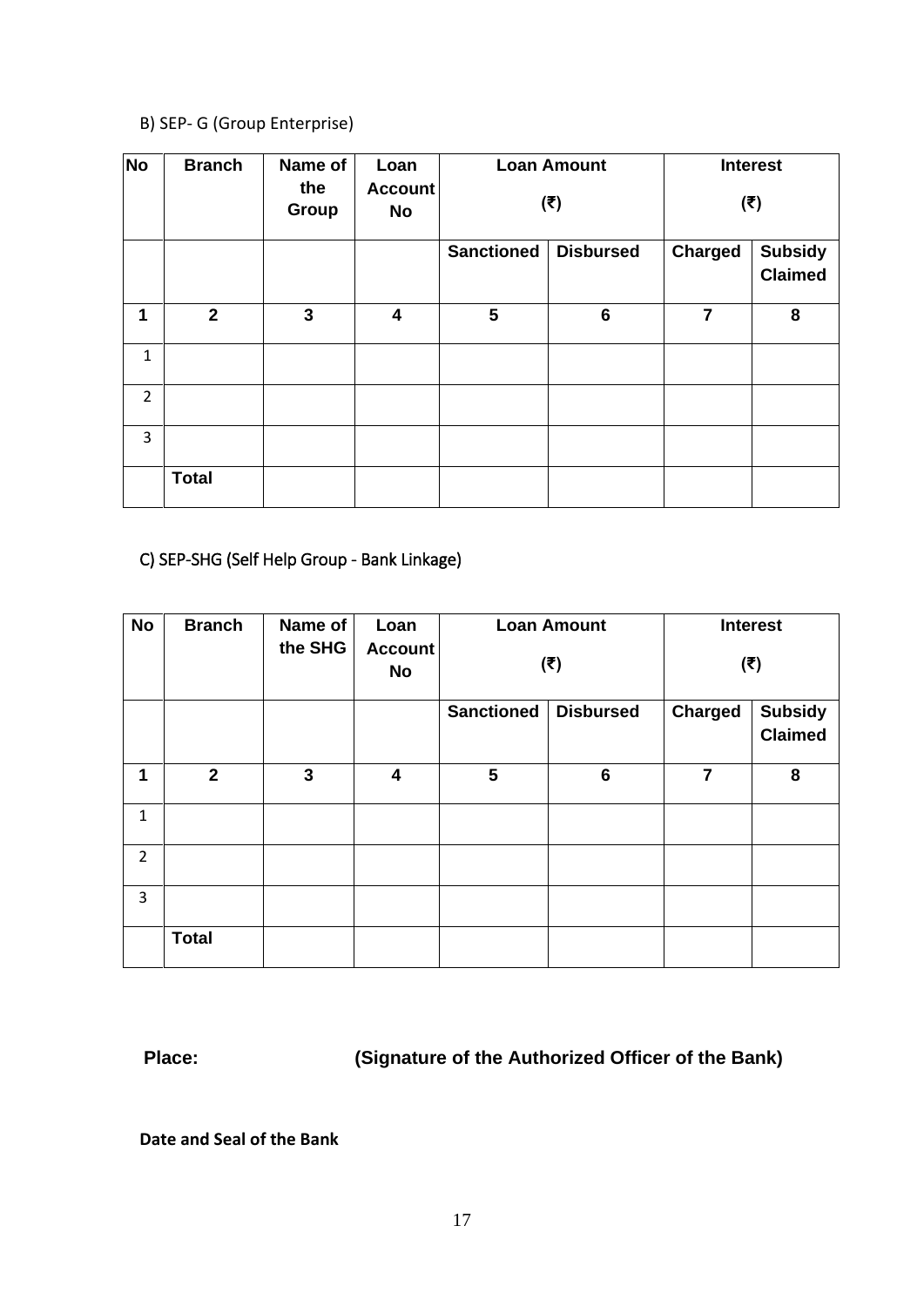# **ANNEX-II**

# <span id="page-17-0"></span>**Submission of claims for additional Interest Subvention to lend SEP-Women Self Help Groups (SEP-WSHGs) at 3% pa under DAY-NULM for the quarter ending:**

#### **Name of the Bank:**

Statement for the quarterly claims: Loans disbursed/outstanding (Figs in Rupees)

| No             | <b>Branch</b> | Name of the<br><b>WSHG</b> | Loan<br>Account No | <b>Loan Amount</b><br><b>Disbursed</b><br>$(\overline{\mathbf{t}})$ | <b>Amount of</b><br><b>Interest</b><br>subvention<br>$(\overline{\mathbf{t}})$ |
|----------------|---------------|----------------------------|--------------------|---------------------------------------------------------------------|--------------------------------------------------------------------------------|
| 1              | $\mathbf{2}$  | 3                          | 4                  | 5                                                                   | $6\phantom{1}6$                                                                |
| $\mathbf{1}$   |               |                            |                    |                                                                     |                                                                                |
| $\overline{2}$ |               |                            |                    |                                                                     |                                                                                |
| 3              |               |                            |                    |                                                                     |                                                                                |
|                | <b>Total</b>  |                            |                    |                                                                     |                                                                                |

We hereby certify that above loans were repaid on time and the benefit of additional interest subvention has been passed on to the WSHG's account, reducing effective rate of interest to 4% for the prompt payee WSHGs

Place (Signature of the Authorised Officer of the Bank)

**Date and Seal of the Bank**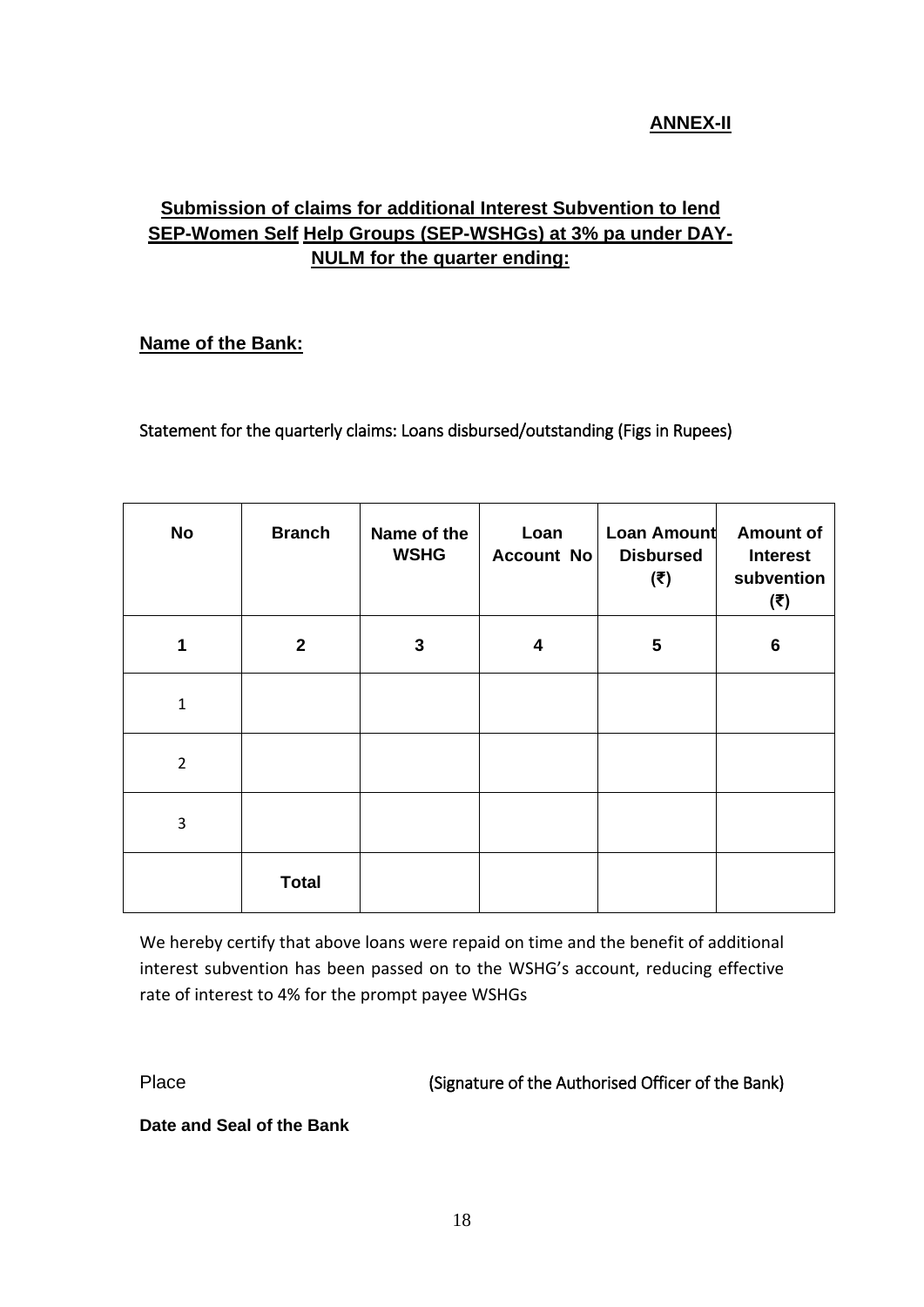#### <span id="page-18-0"></span> **ANNEX III**

# **Statement showing Target under Deendayal Antyodaya Yojana – National Urban Livelihoods Mission (DAY-NULM)**

Name of the Bank

(To be furnished at the time of target allocation)

Reporting year

No in Actual & Amount in Rs lakh

| <b>Sr No</b>       | States/U.Ts                |                | <b>Target for individual (SEP-I)</b><br>Target for groups (SEP-G) |                         |                                |      | <b>Target for SHG Bank Linkage</b> |                                | <b>Total (Target)</b> |                         |                     |  |
|--------------------|----------------------------|----------------|-------------------------------------------------------------------|-------------------------|--------------------------------|------|------------------------------------|--------------------------------|-----------------------|-------------------------|---------------------|--|
|                    |                            | No.            | Amt                                                               | No. of<br><b>Groups</b> | No. of<br><b>Benificiaries</b> | Amt  | No. of SHGs                        | No. of<br><b>Benificiaries</b> | Amt                   | <b>Total Number</b>     | <b>Total Amount</b> |  |
| 1                  | ANDAMAN & NICOBAR          |                |                                                                   |                         |                                |      |                                    |                                |                       | $\mathbf{0}$            | 0.00                |  |
| $\overline{2}$     | <b>ANDHRA PRADESH</b>      |                |                                                                   |                         |                                |      |                                    |                                |                       | $\mathbf{0}$            | 0.00                |  |
| 3                  | ARUNACHAL PRADESH          |                |                                                                   |                         |                                |      |                                    |                                |                       | $\overline{0}$          | 0.00                |  |
| 4                  | <b>ASSAM</b>               |                |                                                                   |                         |                                |      |                                    |                                |                       | $\overline{0}$          | 0.00                |  |
| 5                  | <b>BIHAR</b>               |                |                                                                   |                         |                                |      |                                    |                                |                       | $\overline{0}$          | 0.00                |  |
| 6                  | CHANDIGARH                 |                |                                                                   |                         |                                |      |                                    |                                |                       | $\overline{0}$          | 0.00                |  |
| $\overline{7}$     | <b>CHHATTISGARH</b>        |                |                                                                   |                         |                                |      |                                    |                                |                       | $\circ$                 | 0.00                |  |
| 8                  | DADRA&NAGAR HAVELI         |                |                                                                   |                         |                                |      |                                    |                                |                       | $\mathbf{0}$            | 0.00                |  |
| 9                  | DAMAN & DIU                |                |                                                                   |                         |                                |      |                                    |                                |                       | $\overline{0}$          | 0.00                |  |
| 10                 | DELHI                      |                |                                                                   |                         |                                |      |                                    |                                |                       | $\overline{0}$          | 0.00                |  |
| 11                 | GOA                        |                |                                                                   |                         |                                |      |                                    |                                |                       | $\overline{0}$          | 0.00                |  |
| 12                 | <b>GUJARAT</b>             |                |                                                                   |                         |                                |      |                                    |                                |                       | $\overline{0}$          | 0.00                |  |
| 13                 | <b>HARYANA</b>             |                |                                                                   |                         |                                |      |                                    |                                |                       | $\circ$                 | 0.00                |  |
| 14                 | <b>HIMACHAL PRADESH</b>    |                |                                                                   |                         |                                |      |                                    |                                |                       | $\overline{0}$          | 0.00                |  |
| 15                 | <b>JAMMU &amp; KASHMIR</b> |                |                                                                   |                         |                                |      |                                    |                                |                       | $\overline{0}$          | 0.00                |  |
| 16                 | <b>JHARKHAND</b>           |                |                                                                   |                         |                                |      |                                    |                                |                       | $\overline{0}$          | 0.00                |  |
| 17                 | <b>KARNATAKA</b>           |                |                                                                   |                         |                                |      |                                    |                                |                       | $\overline{0}$          | 0.00                |  |
| 18                 | KERALA                     |                |                                                                   |                         |                                |      |                                    |                                |                       | $\overline{\mathbf{0}}$ | 0.00                |  |
| 19                 | LAKSHADWEEP                |                |                                                                   |                         |                                |      |                                    |                                |                       | $\overline{0}$          | 0.00                |  |
| 20                 | <b>MADHYA PRADESH</b>      |                |                                                                   |                         |                                |      |                                    |                                |                       | $\circ$                 | 0.00                |  |
| 21                 | <b>MAHARASHTRA</b>         |                |                                                                   |                         |                                |      |                                    |                                |                       | $\overline{0}$          | 0.00                |  |
| 22                 | <b>MANIPUR</b>             |                |                                                                   |                         |                                |      |                                    |                                |                       | $\overline{0}$          | 0.00                |  |
| 23                 | MEGHALAYA                  |                |                                                                   |                         |                                |      |                                    |                                |                       | $\circ$                 | 0.00                |  |
| 24                 | <b>MIZORAM</b>             |                |                                                                   |                         |                                |      |                                    |                                |                       | $\overline{0}$          | 0.00                |  |
| 25                 | <b>NAGALAND</b>            |                |                                                                   |                         |                                |      |                                    |                                |                       | $\mathbf{0}$            | 0.00                |  |
| 26                 | <b>ORISSA</b>              |                |                                                                   |                         |                                |      |                                    |                                |                       | $\overline{0}$          | 0.00                |  |
| 27                 | <b>PUDUCHERRY</b>          |                |                                                                   |                         |                                |      |                                    |                                |                       | $\overline{\mathbf{0}}$ | 0.00                |  |
| 28                 | <b>PUNJAB</b>              |                |                                                                   |                         |                                |      |                                    |                                |                       | $\overline{0}$          | 0.00                |  |
| 29                 | <b>RAJASTHAN</b>           |                |                                                                   |                         |                                |      |                                    |                                |                       | $\overline{0}$          | 0.00                |  |
| 30                 | <b>SIKKIM</b>              |                |                                                                   |                         |                                |      |                                    |                                |                       | $\overline{\mathbf{0}}$ | 0.00                |  |
| 31                 | <b>TAMIL NADU</b>          |                |                                                                   |                         |                                |      |                                    |                                |                       | $\mathbf{0}$            | 0.00                |  |
| 32                 | <b>TELANGANA</b>           |                |                                                                   |                         |                                |      |                                    |                                |                       | $\overline{0}$          | 0.00                |  |
| 33                 | <b>TRIPURA</b>             |                |                                                                   |                         |                                |      |                                    |                                |                       | $\overline{\mathbf{0}}$ | 0.00                |  |
| 34                 | <b>UTTARAKHAND</b>         |                |                                                                   |                         |                                |      |                                    |                                |                       | $\overline{0}$          | 0.00                |  |
| 35                 | <b>UTTAR PRADESH</b>       |                |                                                                   |                         |                                |      |                                    |                                |                       | $\overline{0}$          | 0.00                |  |
| 36                 | <b>WEST BENGAL</b>         |                |                                                                   |                         |                                |      |                                    |                                |                       | $\overline{0}$          | 0.00                |  |
| <b>Grand Total</b> |                            | $\overline{0}$ | 0.00                                                              | 0                       | $\pmb{0}$                      | 0.00 | $\bf{0}$                           | $\mathbf{0}$                   | 0.00                  | $\mathbf{0}$            | 0.00                |  |